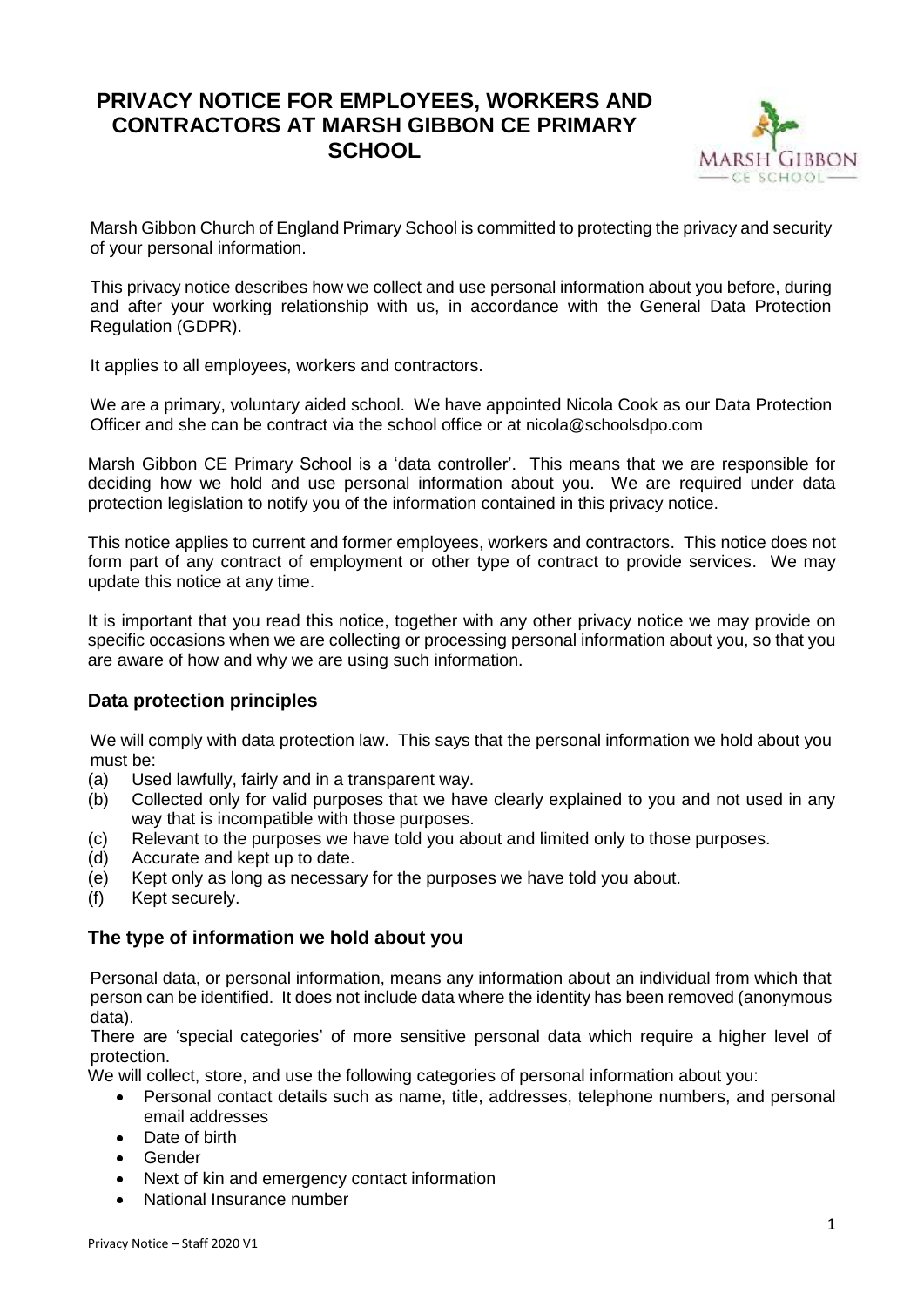- Bank account details and payroll records
- Salary, annual leave, pension and benefits information
- Teacher Reference Number
- Employment start date
- Recruitment information (including copies of pre-vetting recruitment and identity checks (including, where appropriate, information about your employment history, Standard or Enhanced Disclosure and Barring Service Checks, Barred Lists Checks, prohibition checks [/section 128 checks] and disqualification checks, for example under the Childcare (Disqualification) Regulations 2009 and any further checks that are required if you have lived or worked outside the UK), your nationality and right to work documentation, references and other information included in a CV, application form or cover letter or as part of the application process)
- Employment records (including job titles, work history, working hours, training records and professional memberships)
- Performance information
- Disciplinary and grievance information, including warnings issued to you
- Information about your use of our information and communications systems
- Photographs

We may also collect, store and use the following 'special categories' of more sensitive personal information:

- Information about your ethnicity
- Information about your health, including any medical condition, health and sickness records
- Information about your criminal record

## **How is your personal information collected?**

We collect personal information about employees, workers and contactors through the application and recruitment process, either directly from candidates or sometimes from an employment agency or background check provider. We may sometimes collect additional information from third parties including former employers, the Local Authority or other background check agencies.

We will also collect additional personal information in the course of job-related activities throughout the period of you working for us.

## **How we will use information about you**

We will only use your personal information when the law allows us to. Most commonly, we will use your personal information in the following circumstances:

- (a) Where we need to perform the contract we have entered into with you.
- (b) Where we need to comply with a legal obligation.

We may also use your personal information in the following situations:

- (c) Where we need to protect your interests (or someone else's interests).
- (d) Where it is needed in the public interest or for official purposes.

## **Situations in which we will use your personal information**

We need all the categories of information in the previous list primarily to allow us to perform our contract with you [\*], to enable us to comply with legal obligations [\*\*] and/or where it is needed in the public interest or for official purposes [\*\*\*]. The situations in which we will process your personal information are listed below. We have indicated by [asterisks] the purpose or purposes for which we are processing or will process your personal information, as well as indicating which categories of data are involved.

- Making a decision about your recruitment or appointment \*
- Determining the terms on which you work for us \*
- Checking you are legally entitled to work in the UK \*\*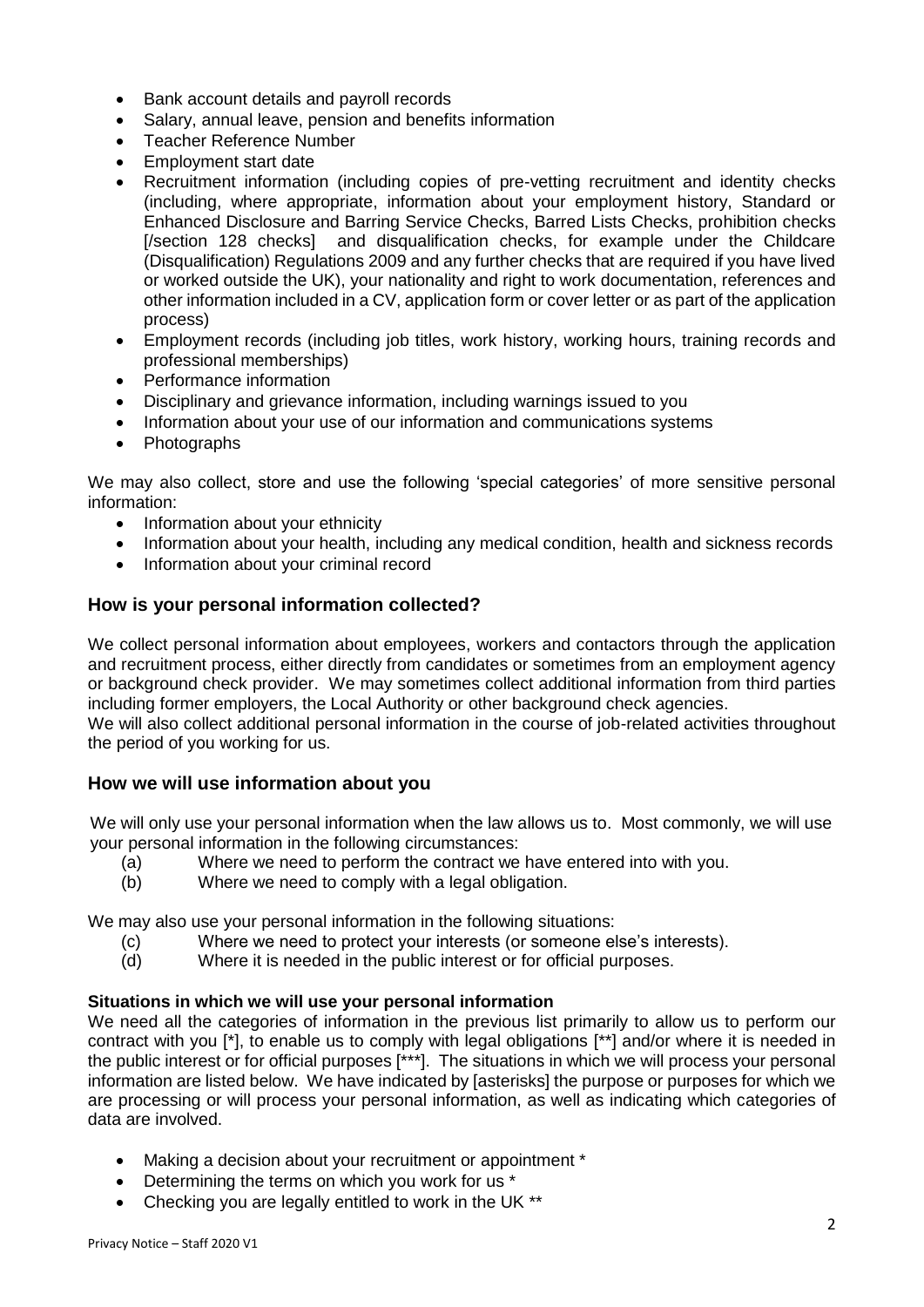- Checking the award of Qualified Teacher Status, completion of teacher induction and prohibitions, sanctions and restrictions that might prevent the individual from taking part in certain activities or working in specific positions (via the Teacher Services Online platform) \*\*
- To maintain our single central record and to comply with our general safeguarding obligation \*\*
- To provide information on our website about our employees \*\*
- Paying you and, if you are an employee, deducting tax and National Insurance contributions \*
- Administering the contract we have entered into with you \*
- Business management and planning, including accounting and auditing \*\*\*
- Conducting performance reviews, managing performance and determining performance requirements \*
- Making decisions about salary reviews and compensation \*
- Assessing qualifications for a particular job or task, including decisions about promotions \*
- Gathering evidence for possible grievance or disciplinary hearings \*\*
- Responding to complaints or investigations from stakeholders or our regulators \*\*
- Making decisions about your continued employment or engagement \*
- Making arrangements for the termination of our working relationship \*
- Providing references to prospective employers \*\*
- Education, training and development requirements \*
- Dealing with legal disputes involving you, or other employees, workers and contractors, including accidents at work \*\*
- Ascertaining your fitness to work \*\*
- Managing sickness absence \*\*
- Complying with health and safety obligations\*\*
- To prevent fraud \*\*
- To monitor your use of our information and communication systems to ensure compliance with our IT policies \*\*\*
- To ensure network and information security, including preventing unauthorised access to our computer and electronic communications systems and preventing malicious software distribution \*\*\*
- To conduct data analytics studies to review and better understand employee retention and attrition rates \*\*\*
- To maintain and promote equality in the workplace \*\*
- To receive advice from external advisors and consultants \*\*\*
- In appropriate circumstances to liaise with regulatory bodies, such as the NCTL, the Department for Education, the DBS and the Local Authority about your suitability to work in a school or in connection with other regulatory matters\*\*

Some of the above grounds for processing will overlap and there may be several grounds which justify our use of your personal information.

#### **If you fail to provide personal information**

If you fail to provide certain information when requested, we may not be able to perform the contract we have entered into with you (such as paying you or providing a benefit), or we may be prevented from complying with our legal obligations (such as to ensure the health and safety of our workers) or we may be unable to discharge our obligations which may be in the public interest or for official purposes.

#### **Change of purpose**

We will only use your personal information for the purposes for which we collected it, unless we reasonably consider that we need to use it for another reason and that reason is compatible with the original purpose. If we need to use your personal information for an unrelated purpose, we will notify you and we will explain the legal basis which allows us to do so.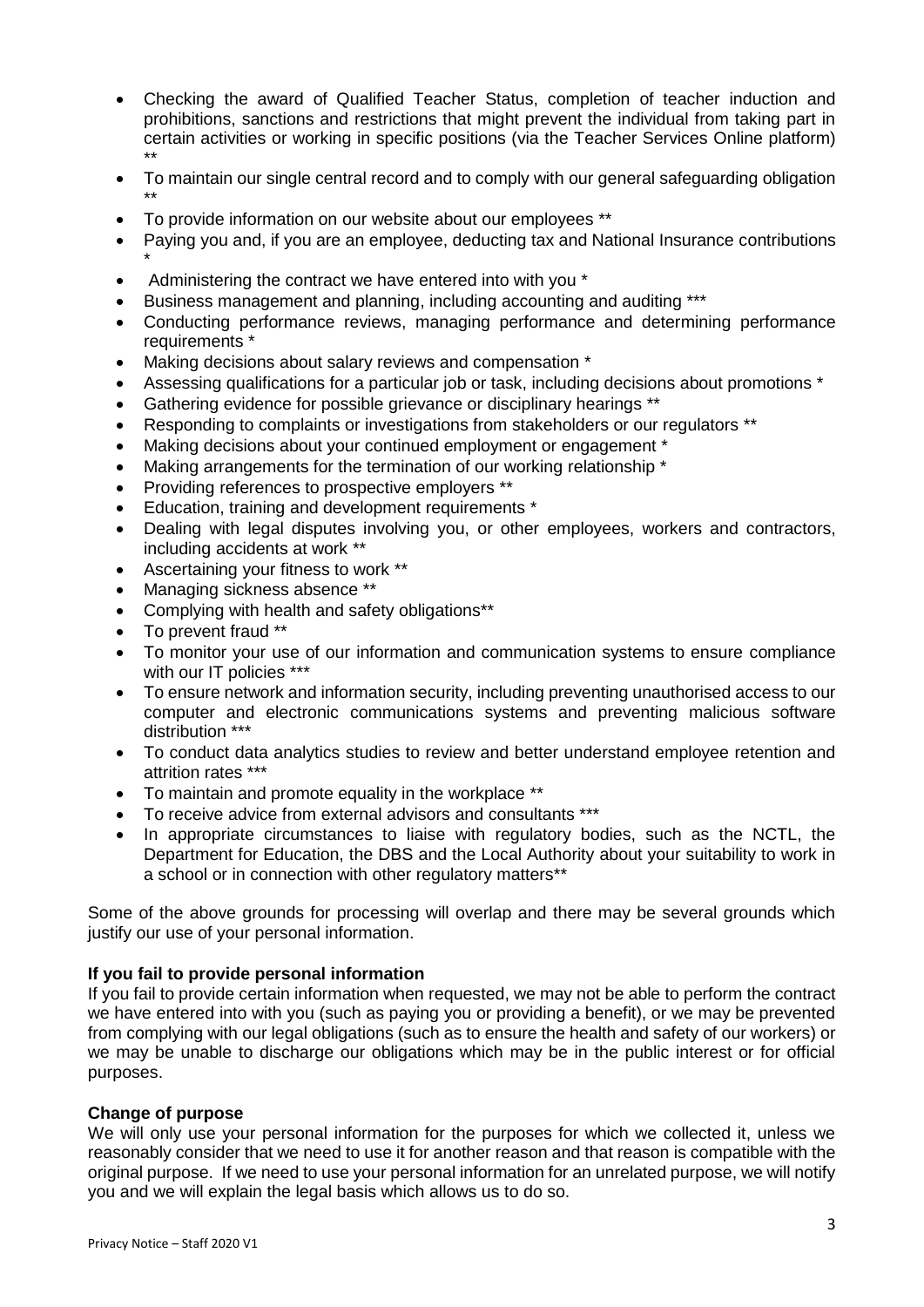Please note that we may process your personal information without your knowledge or consent, in compliance with the above rules, where this is required or permitted by law.

### **How we use particularly sensitive personal information**

'Special categories' of particularly sensitive personal information require us to ensure higher levels of data protection. We need to have further justification for collecting, storing and using this type of personal information. We may process special categories of personal information in the following circumstances:

- (a) In limited circumstances, with your explicit written consent.
- (b) Where we need to carry out our legal obligations and in line with our data protection policy.
- (c) Where it is needed in the public interest, such as for equal opportunities monitoring or in relation to our occupational pension scheme, and in line with our data protection policy.
- (d) Where it is needed to assess your working capacity on health grounds, subject to appropriate confidentiality safeguards.

Less commonly, we may process this type of information where it is needed in relation to legal claims or where it is needed to protect your interests (or someone else's interests) and you are not capable of giving your consent, or where you have already made the information public.

#### **Our obligations as an employer**

We will use your particularly sensitive personal information in the following ways:

- We will use information relating to leaves of absence including the reasons for the leave, which may include sickness absence or family-related leave, to comply with employment and other laws.
- We will use information about your physical or mental health, or disability status, to ensure your health and safety in the workplace and to assess your fitness to work, to provide appropriate workplace adjustments, to comply with the Equality Act 2010, to monitor and manage sickness absence and to administer benefits.
- We will use information about your ethnic origin to ensure meaningful equal opportunity monitoring and reporting.

#### **Do we need your consent?**

We do not need your consent if we use your particularly sensitive information in accordance with our written policy where processing is necessary:

- to carry out our legal obligations or exercise specific rights in the field of employment law;
- for the establishment, exercise or defence of legal claims or whenever courts are acting in their judicial capacity;
- for reasons of substantial public interest, and is authorised by domestic law (see section 10 of the 2018 Data Protection Act).

In other circumstances, we may approach you for your written consent to allow us to process certain particularly sensitive data. If we do so, we will provide you with full details of the information that we would like and the reason we need it, so that you can carefully consider whether you wish to consent. You should be aware that it is not a condition of your contract of employment with us that you agree to any request for consent from us.

## **Information about criminal convictions**

We may only use information relating to criminal convictions where the law allows us to do so. This will usually be where such processing is necessary to carry out our obligations and provided we do so in line with our data protection policy.

Less commonly, we may use information relating to criminal convictions where it is necessary in relation to legal claims, where it is necessary to protect your interests (or someone else's interests) and you are not capable of giving your consent, or where you have already made the information public.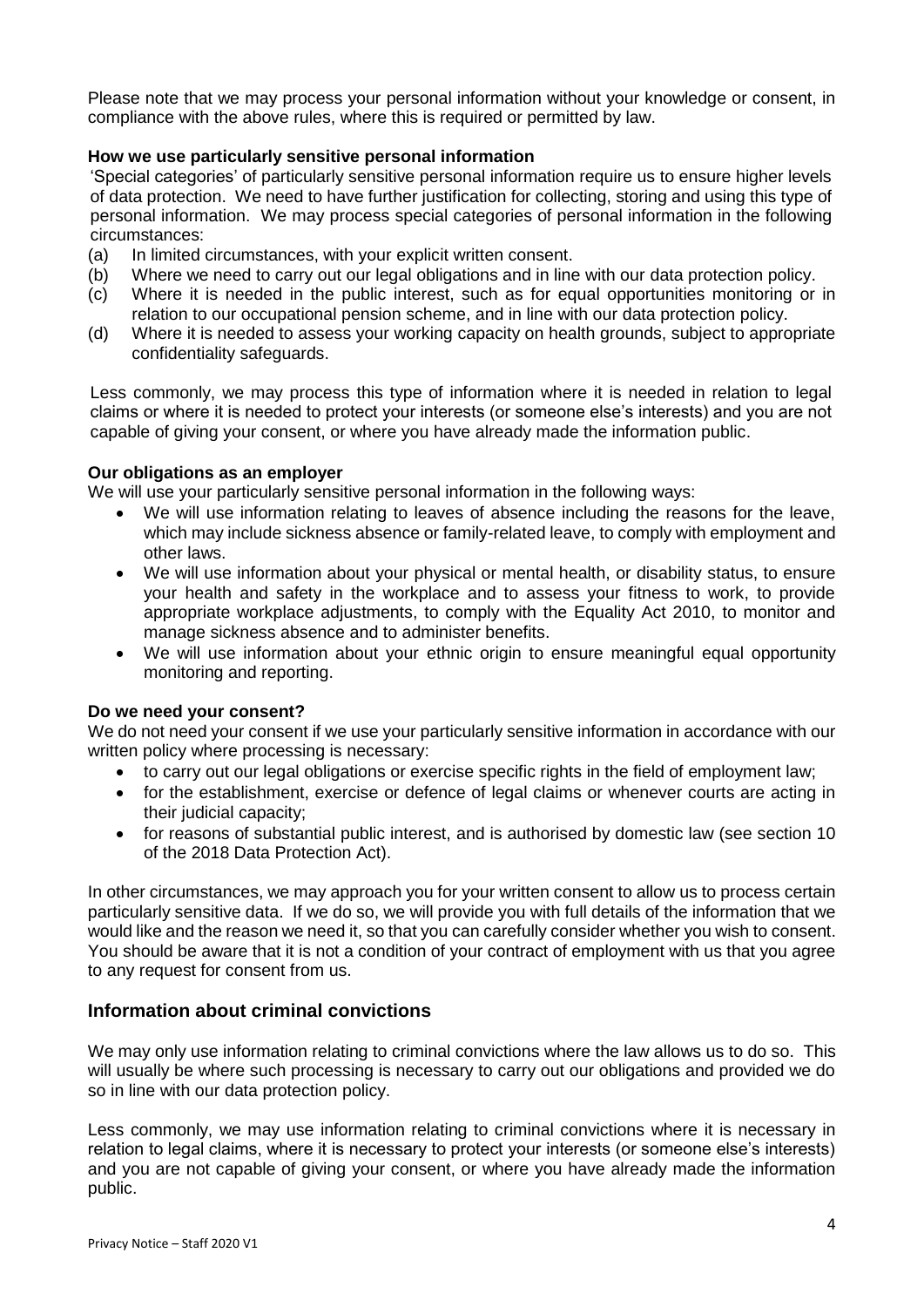We envisage that we will hold information about criminal convictions, for example, if information about criminal convictions comes to light as a result of our recruitment and Disclosure and Barring Service checks, or if information about criminal convictions comes to light during your employment with us.

## **Data sharing**

We may have to share your data with third parties, including third-party service providers and other organisation.

In particular, we may share your data with organisations including, but not limited to, the following:

- the Local Authority
- the Department for Education
- the Disclosure and Barring Service
- the Teaching Regulation Agency
- the Teachers' Pension Service
- the Local Government Pension Scheme
- our IT Provider
- **HMRC**
- the Police or other law enforcement agencies
- our legal advisors
- insurance providers
- independent accountants for auditing purposes
- banks

We require third parties to respect the security of your data and to treat it in accordance with the law. Some of the organisations referred to above are joint data controllers. This means we are all responsible to you for how we process your data.

We may transfer your personal information outside the EU. If we do, you can expect a similar degree of protection in respect of your personal information.

#### **Why might we share your personal information with third parties?**

We will share your personal information with third parties where required by law, where it is necessary to administer the working relationship with you, where it is needed in the public interest or for official purposes, or where we have your consent.

#### **Which third-party service providers process your personal information?**

'Third parties' includes third-party service providers (including contractors and designated agents). The following activities are carried out by third-party service providers: hr services, payroll, pension administration, benefits provision and administration, IT services.

#### **Department for Education**

We share personal data with the Department for Education (DfE) on a statutory basis. This data sharing underpins workforce policy monitoring, evaluation, and links to school funding / expenditure and the assessment educational attainment.

We are required to share information about our school employees with our local authority (LA) and the Department for Education (DfE) under regulation 5 of the Education (Supply of Information about the School Workforce) (England) Regulations 2007 as amended.

#### **DfE data collection requirements**

The following is information provided by the DfE concerning the reason it collects data about school employees:

• The DfE collects and processes personal data relating to those employed by schools (including Multi Academy Trusts) and local authorities that work in state funded schools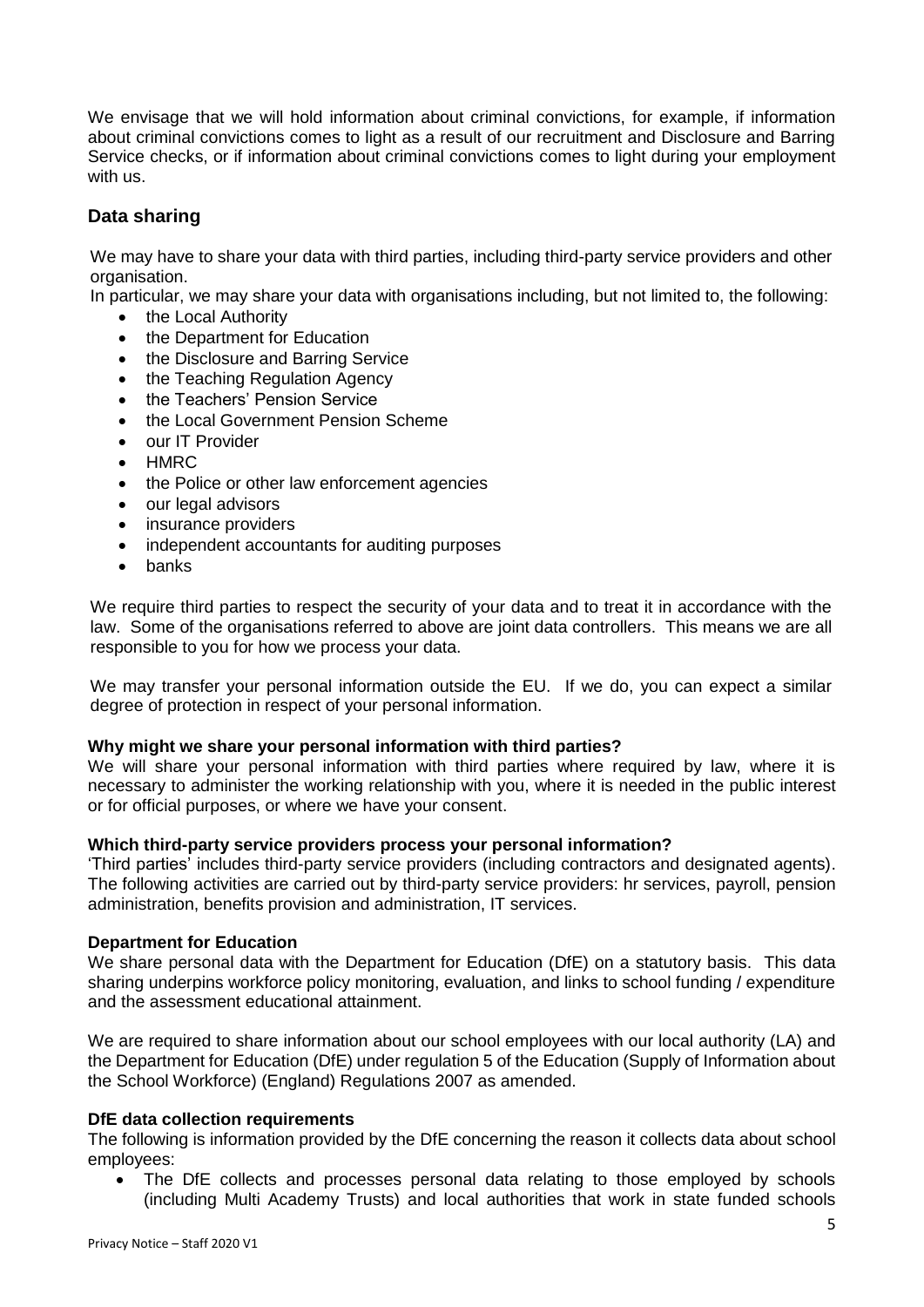(including all maintained schools, all academies and free schools and all special schools including Pupil Referral Units and Alternative Provision). All state funded schools are required to make a census submission because it is a statutory return under sections 113 and 114 of the Education Act 2005

 To find out more about the data collection requirements placed on us by the DfE including the data that we share with them, go to [https://www.gov.uk/education/data-collection-and](https://www.gov.uk/education/data-collection-and-censuses-for-schools)[censuses-for-schools.](https://www.gov.uk/education/data-collection-and-censuses-for-schools)

The DfE may share information about school employees with third parties who promote the education or well-being of children or the effective deployment of school staff by:

- conducting research or analysis;
- producing statistics; and / or
- providing information, advice or guidance

The DfE has robust processes in place to ensure that the confidentiality of personal data is maintained and there are stringent controls in place regarding access to it and its use. Decisions on whether DfE releases personal data to third parties are subject to a strict approval process and based on a detailed assessment of:

- who is requesting the data;
- the purpose for which it is required;
- the level and sensitivity of data requested: and
- the arrangements in place to securely store and handle the data

To be granted access to school workforce information, organisations must comply with the DfE's strict terms and conditions covering the confidentiality and handling of the data, security arrangements and retention and use of the data.

For more information about the DfE's data sharing process, please visit: <https://www.gov.uk/data-protection-how-we-collect-and-share-research-data> To contact the department:<https://www.gov.uk/contact-dfe>

#### **How secure is your information with third-party service providers?**

All our third-party service providers are required to take appropriate security measures to protect your personal information in line with our policies. We do not allow our third-party service providers to use your personal data for their own purposes. We only permit them to process your personal data for specified purposes and in accordance with our instructions.

#### **What about other third parties?**

We may share your personal information with other third parties. We may also need to share your personal information with a regulator or to otherwise comply with the law.

From time to time, we may disclose your personal data in response to a request for information pursuant to the Freedom of Information Act 2000 or following a data Subject Access Request. We may approach you for your consent but, in any event, we will only disclose your personal data if we are satisfied that it is reasonable to do so in all the circumstances. This means that we may refuse to disclose some or all of your personal data following receipt of such a request.

#### **Data security**

We have put in place measures to protect the security of your information. Details of these measures are available upon request.

Third parties who are processing personal data on our behalf will only process your personal information on our instructions and where they have agreed to treat the information confidentially and to keep it secure.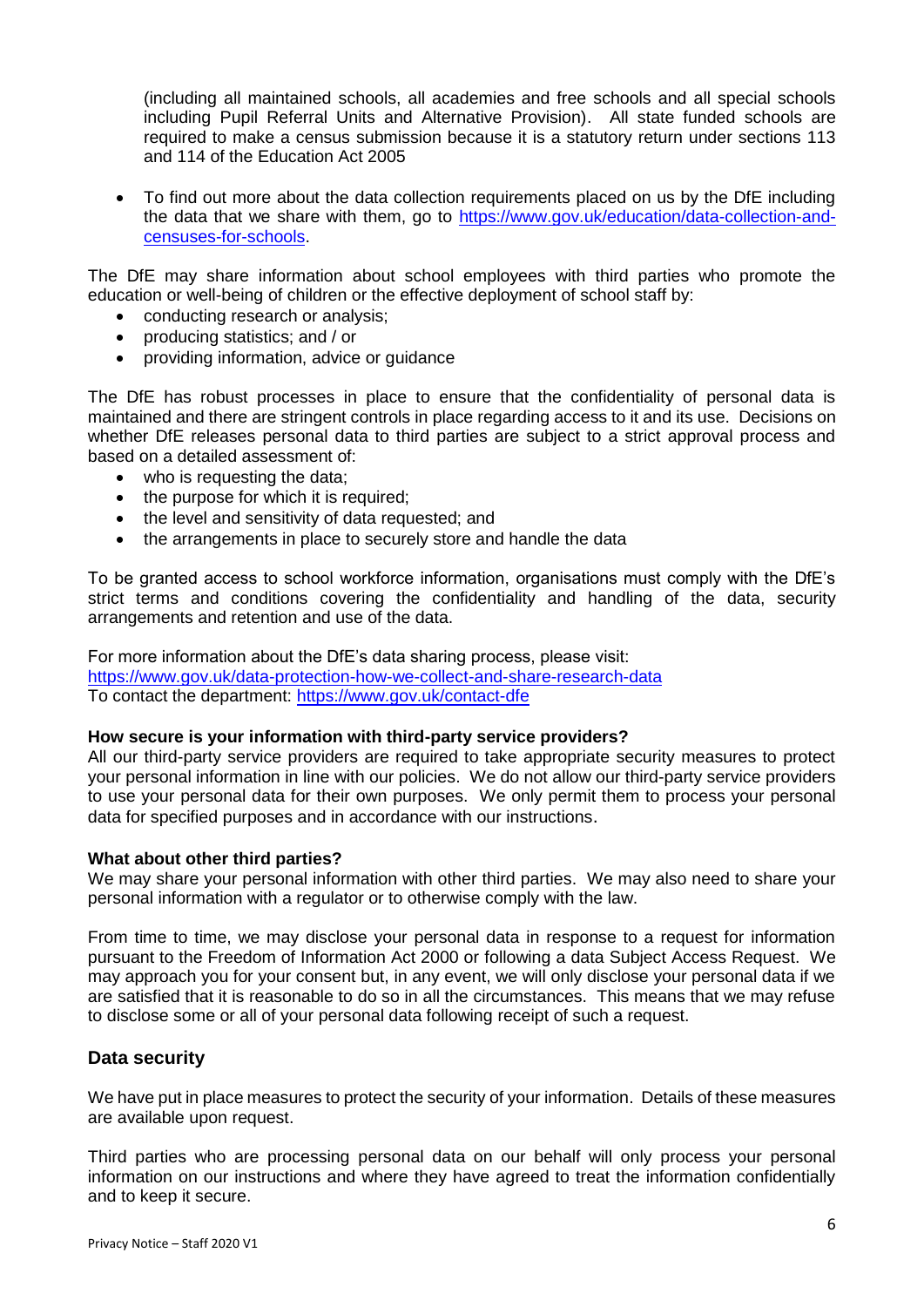We have put in place appropriate security measures to prevent your personal information from being accidentally lost, used or accessed in an unauthorised way, altered or disclosed. In addition, we limit access to your personal information to those employees, agents, contractors and other third parties who have a business need to know. They will only process your personal information on our instructions and they are subject to a duty of confidentiality.

We have put in place procedures to deal with any suspected data security breach and will notify you and any applicable regulator of a suspected breach where we are legally required to do so.

## **Data retention**

## **How long will we use or retain your information for?**

We will only retain your personal information for as long as necessary to fulfil the purposes we collected it for, including for the purposes of satisfying any legal, accounting, insurance or reporting requirements. Details of retention periods for different aspects of your personal information are available in our data retention policy which is available in the school office. To determine the appropriate retention period for personal data, we consider the amount, nature, and sensitivity of the personal data, the potential risk of harm from unauthorised use or disclosure of your personal data, the purposes for which we process your personal data and whether we can achieve those purposes through other means, and the applicable legal requirements.

In some circumstances we may anonymise your personal information so that it can no longer be associated with you, in which case we may use such information without further notice to you. Once you are no longer an employee, worker or contractor of the company we will retain and securely destroy your personal information in accordance with our data retention policy.

## **Rights of access, correction, erasure, and restriction**

## **Your duty to inform us of changes**

It is important that the personal information we hold about you is accurate and current. Please keep us informed if your personal information changes during your working relationship with us.

## **Your rights in connection with personal information**

Under certain circumstances, by law you have the right to:

- **Request access** to your personal information (data Subject Access Request). This enables you to receive a copy of the personal information we hold about you and to check that we are lawfully processing it.
- **Request correction** of the personal information that we hold about you. This enables you to have any incomplete or inaccurate information we hold about you corrected.
- **Request erasure** of your personal information. This enables you to ask us to delete or remove personal information where there is no good reason for us continuing to process it. You also have the right to ask us to delete or remove your personal information where you have exercised your right to object to processing (see below).
- **Object to processing** of your personal information where we are relying on a legitimate interest (or those of a third party) and there is something about your particular situation which makes you want to object to processing on this ground. You also have the right to object where we are processing your personal information for direct marketing purposes.
- **Request the restriction of processing** of your personal information. This enables you to ask us to suspend the processing of personal information about you, for example if you want us to establish its accuracy or the reason for processing it.
- **Request the transfer** of your personal information to another party.

If you want to review, verify, correct or request erasure of your personal information, object to the processing of your personal data, or request that we transfer a copy of your personal information to another party, please contact the Headteacher.